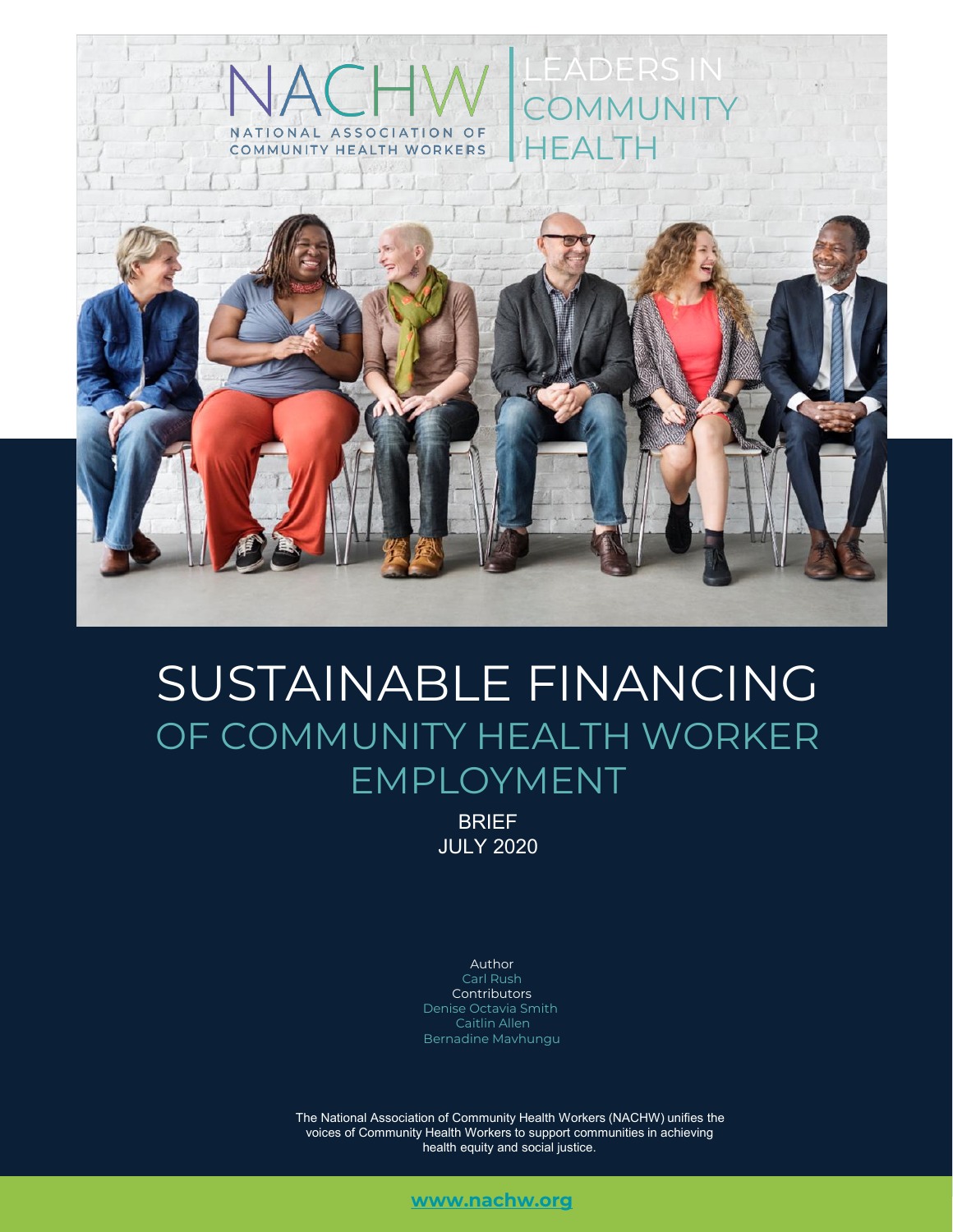# **National Association of Community Health Workers Sustainable financing of CHW employment: Translation Report**

# **Definitions and Problem Statement**

As interest in CHWs has grown, various stakeholders have expressed frustration with the limitations of most current methods of funding CHW activities. Starting with the earliest federal support from the Migrant Health Act of 1962 (the beginning of the Health Centers movement), CHWs have mainly been funded under "program" or "project" grants and contracts, which are:

- A. often short-term (two to three years),
- B. subject to appropriations or private philanthropic decisions, and
- C. commonly focused on fairly specific goals, such as increasing participation in job training, reducing infant mortality, or raising immunization rates. When available, this type of funding does not afford CHWs or their employers the latitude to apply the full range of CHW capabilities to community needs.

Loss of program or project funding, on the other hand, commonly leads to CHWs being laid off or assigned to another available project or program. For the employer, this means a loss of valuable skills and their investment in cultivating those skills, as well as loss of relationships developed with the community and with individual clients/patients. For the CHW, it often means loss of employment and can mean "starting over" in a new entry level position.

Even funding from the Centers for Disease Control and Prevention (CDC) grant funds, such as the 1815/1817 innovation awards to state and local health departments and predecessor programs, have been used for pilot projects and infrastructure development, but they are not intended as longterm support (although grantees are required to develop a sustainability plan). An exception has been the Community Health Representative (CHR) Program of the Indian Health Service, which has been in operation since the 1960s and has a

dedicated line item appropriation covering about 1,500 CHRs.

What is "sustainable" financing? The term (sometimes described as "long term" funding) is commonly used to describe systems of budgeting for CHW positions which are not dependent on applying for program or project grants or contracts. "Sustainable" CHW positions may be funded either through (a) ongoing revenue streams that explicitly provide for or "cover" CHW services or (b) incorporating CHWs into ongoing budgeting within the employer's overall revenue picture without a specific revenue source being dedicated to CHW services.

# **Major Strategic Options for Sustainable Financing**

Conversations among policymakers and CHW advocates in most states about financing CHWs focus heavily on **Medicaid**, since CHWs have historically been most effective at meeting the needs of low-income and minority populations. Medicaid is also a large and growing percentage of state budgets, and states are looking for ways to control costs and improve outcomes from the program. However, other options exist for supporting the work of CHWs. This report summarizes approaches to financing programs engaging and supporting CHWs, which have been proposed by multiple organizations and research studies since at least 2001.

No single strategy works in every situation, because strategies depend on the situation and factors specific to that scenario (e.g., employing organization's preferences for cost reduction, cost avoidance, revenue enhancement, and their prioritization and tradeoffs for non-financial outcomes such as clinical results and social justice impact). Furthermore, CHWs may perform diverse roles or interventions, each of which may have a different impact on costs, revenues and other outcomes. So, there is no "one size fits all" financing model for long-term employment of CHWs, even if the CHW function is envisioned as a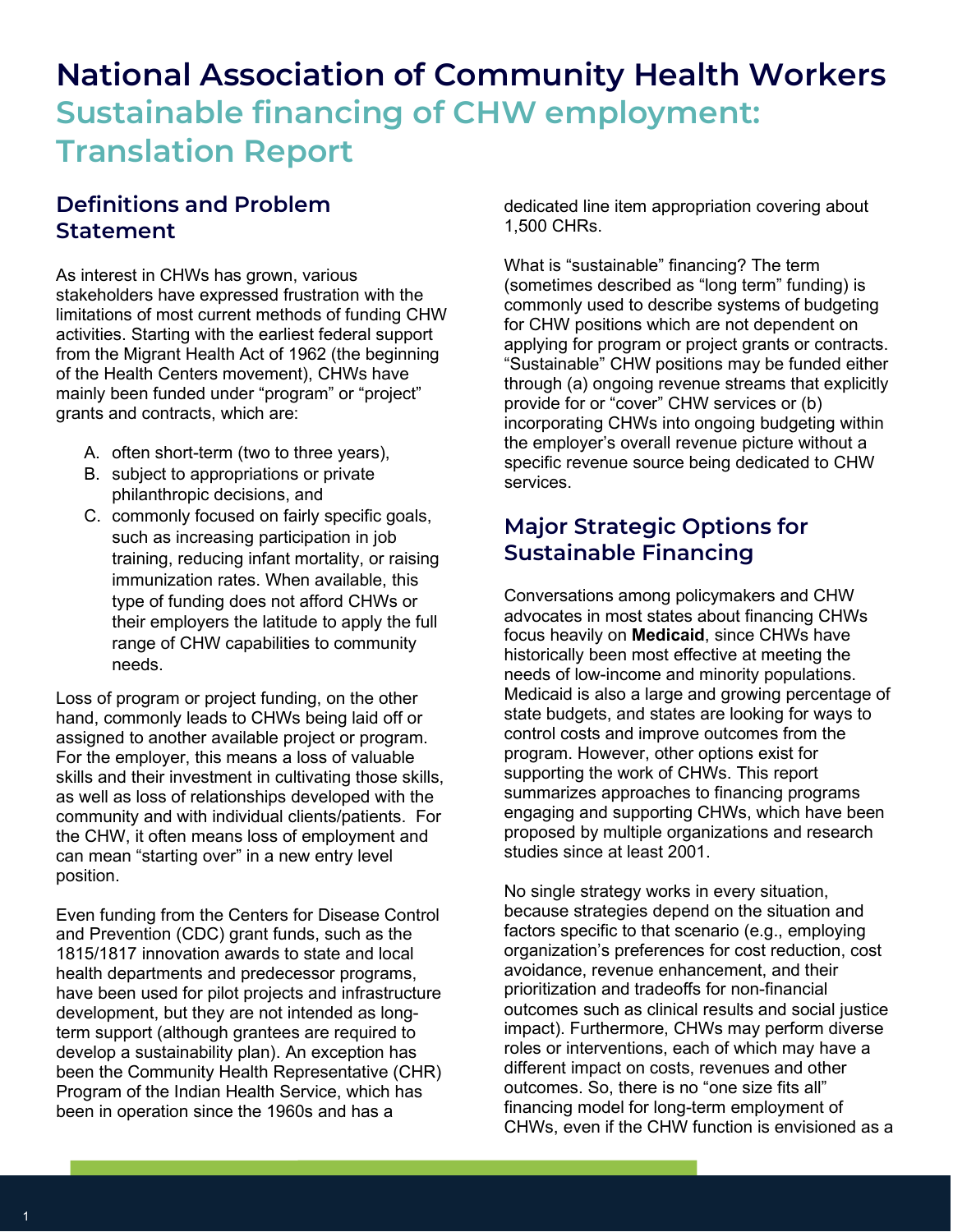"generalist" position. As such, states should be considering a few long-term financing strategies which provide a good fit with the populations they are targeting and their unique objectives for clinical outcomes and social impact.

It should also be noted that similar **ongoing funding streams do not exist for non-medical (social welfare) services** or community mobilization and advocacy. While health care payment models are being developed that embed CHWs in clinical services (often as members of care teams), payment options are currently much more limited and challenging for community based CHWs who are not employed in health care systems. There is promise, however, in more holistic models of health care financing, such as "accountable health communities," which embrace broader concepts of community development as contributing to health. There is some potential for CHW support in federal block grant programs, such as Community Development Block Grants (CDBG) from the Department of Housing and Urban Development (HUD)<sup>1</sup>; and Community Service Block Grants (CSBG)2 and Social Service Block Grants (SSBG)<sup>3</sup> from the Administration on Children and Families (ACF). However, these technically are not considered "sustainable" sources, since they require grant proposals for each project period and are subject to Congressional appropriation.

So, while this document is focused mainly on health care financing streams, it is with full recognition of the potential benefits of investment by the health care system in socioeconomic development at the community level, from housing to job creation, under the rubric of social determinants of health (SDOH). It should also be emphasized that community-based organizations (CBOs) can be and often are the appropriate choice as the actual employers of CHWs, and this discussion is **not focused exclusively on health care providers as employers of CHWs.**

Stakeholders should also recognize the conceptual distinction between a sustainable financing "strategy" and the **policy tools** that may be applied in implementing that strategy. For example, a Medicaid 1115 waiver may be used as the policy tool for any number of strategies, from authorizing fee for service reimbursement for specific CHW

services to classifying such services as "quality improvement" activities by a Medicaid managed care organization (MCO). So, the waiver itself is not a strategy.

Lastly, it must be recognized that from the point of view of CHWs and their advocates, building payer and employer interest in long-term support for CHW roles (establishing the "business case") is an inevitable requirement for implementing a sustainable financing strategy. This report was not intended to address the process of building the "business case." However, a brief bibliography of current resources on the topic is provided as Appendix B.

# **Outline of CHW Financing Options Covered**

The options in this paper are organized according to the following topics:

- **A. High level policy mechanisms available under Medicaid:**
	- Section 1115 Demonstration Waivers:
	- Dual Eligible Programs (individuals eligible for both Medicare and Medicaid);
	- Medicaid State Plan Amendments (SPA).
- **B. Medicaid Managed Care Organizations (MCO) contract requirements**
- **C. CHW services covered voluntarily by Medicaid MCOs or Medicare Advantage plans as part of administrative or quality improvement cost**
- **D. Healthcare reform-related alternative payment structures: expenditures for CHWs are treated as:**
	- Bundled payments for episodic or encounter-based payments for conditions such as asthma, which involve multiple services (may or may not be global);
	- Supplemental enhanced payment for specific purposes (e.g., for care coordination services (per member per

<sup>3</sup> <https://www.acf.hhs.gov/ocs/programs/ssbg>

<sup>1</sup> <https://www.hudexchange.info/programs/cdbg/>

<sup>2</sup> <https://www.acf.hhs.gov/ocs/programs/csbg>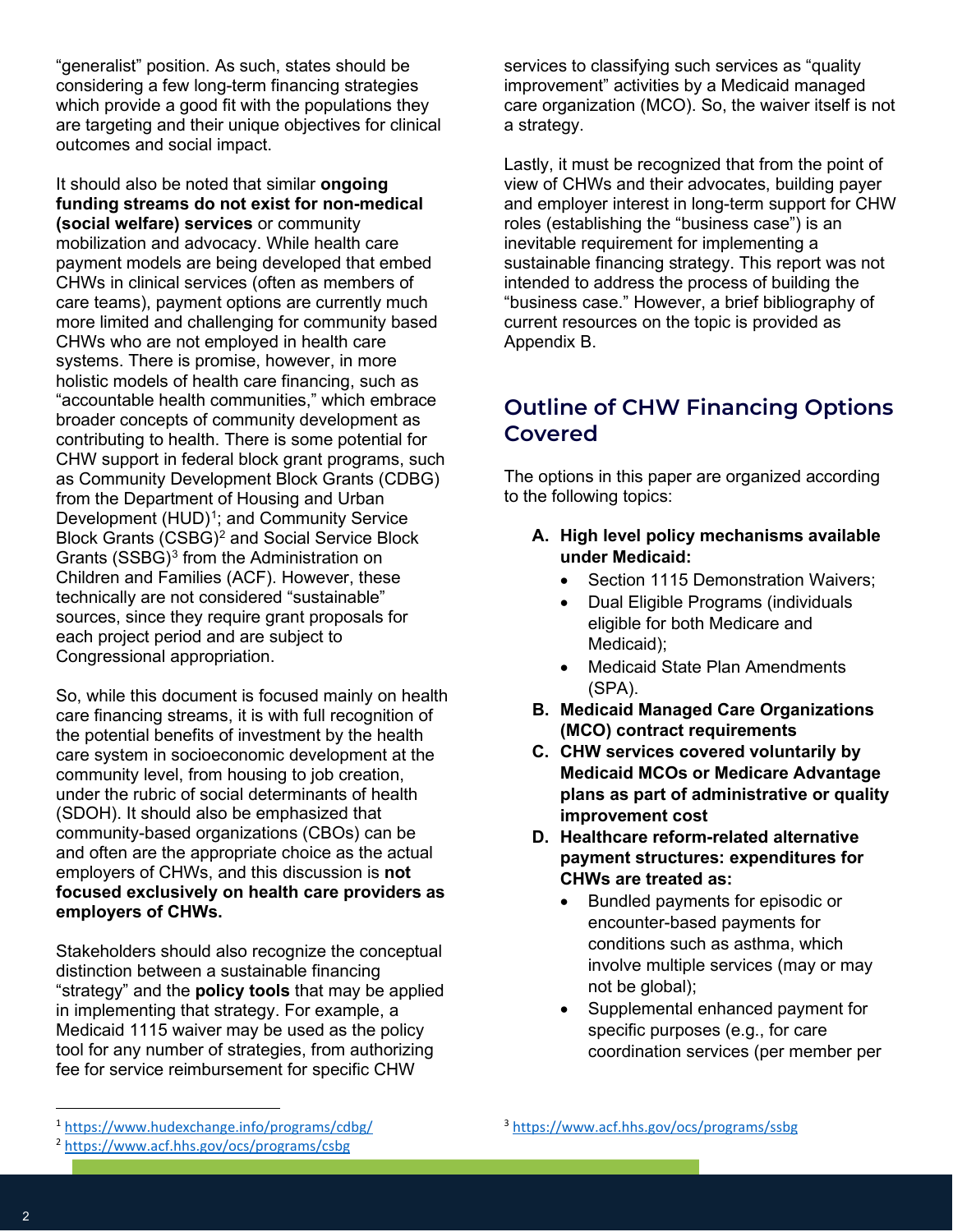month wrap-around services for target populations, possibly risk-adjusted)); or

- Risk contracts: cost of CHWs offset by other savings.
- **E. Internal financing by providers in anticipation of reduced costs or enhanced revenue, including internal Return on Investment (ROI)**
	- Provider organizations use grant funds and/or internal resources to test an intervention that includes CHWs. Once the net cost savings and other valued outcomes have been documented in relation to the intervention, CHW positions can be included in an ongoing operating budget without a designated source of payment.
- **F. Federally Qualified Health Centers (FQHCs): Prospective Payment Systems**
	- Technically, FQHCs may incorporate the cost of employing CHWs into the total cost proposal on which they negotiate per visit rates with Medicaid. Few do so currently.
	- CHW expenses may also be treated as part of FQHC "enabling services" under HRSA 330 grant funding, along with transportation and language services.

#### **G. Blended or braided funding**

- A deliberate strategy of combining multiple funding resources can reduce dependence on any one source (such as Medicaid).
- Blended (or braided) funding allows for integration of resources that are not associated with provision of clinical services.
- Blended funding also allows for diversity of CHW activities despite restrictions imposed by any one funding source. Grants can continue to play a role,

#### **High Level Policy Mechanisms Available under Medicaid**

This section refers to "high level" policy tools involving regulatory actions by the State Medicaid Office (and in some cases legislative action).

Medicaid has traditionally and statutorily focused on paying solely for "medically necessary" services, which has meant primarily clinical services. It has also traditionally paid for services to individuals and has not addressed the costs of providing public health interventions targeting populations or communities. The Patient Protection and Affordable Care Act of 2010 (ACA) and other healthcare reform initiatives have begun to expand the scope of each of these categories. For instance "housing assistance" can be seen as "medically necessary," and there are openings to enable population health approaches, for example, for members affected by prevalent chronic conditions.4 Providers show increasing interest in adapting Medicaid funding to address social determinants of health (SDOH) in a variety of ways.<sup>5</sup>

Several overarching considerations should be kept in mind when discussing Medicaid financing for CHWs:

• "Reimbursement" is a term that implies feefor-service payments. In the context of the cost-control pressures of healthcare reform, asking for "reimbursement for CHW services" could be interpreted as a proposal for a new class of provider who can directly bill for their own services. This in turn raises the specter of *increased* rather than decreased costs to payers. "Coverage" may be a more timely term appropriate for emerging payment systems in Medicaid.

<sup>4</sup> See, e.g., National Academies of Sciences, Engineering, and Medicine 2019. Investing in Interventions That Address Non-Medical, Health-Related Social Needs: Proceedings of a Workshop. Washington, DC: The National Academies Press. [https://doi.org/10.17226/25544.](https://doi.org/10.17226/25544)

Louisiana State University. Louisiana [Medicaid] Demonstration Community Health Worker Program Overview [RFP]. Public announcement document, 2018.

Castelucci M. Insurers want to lead if CMS pilots payments for housing, social determinants of health. Modern Healthcare, December 15, 2018.

<sup>5</sup> American Hospital Association. Medicaid Financing for Interventions that Address Social Determinants of Health (Issue Brief). AHA, January 2019.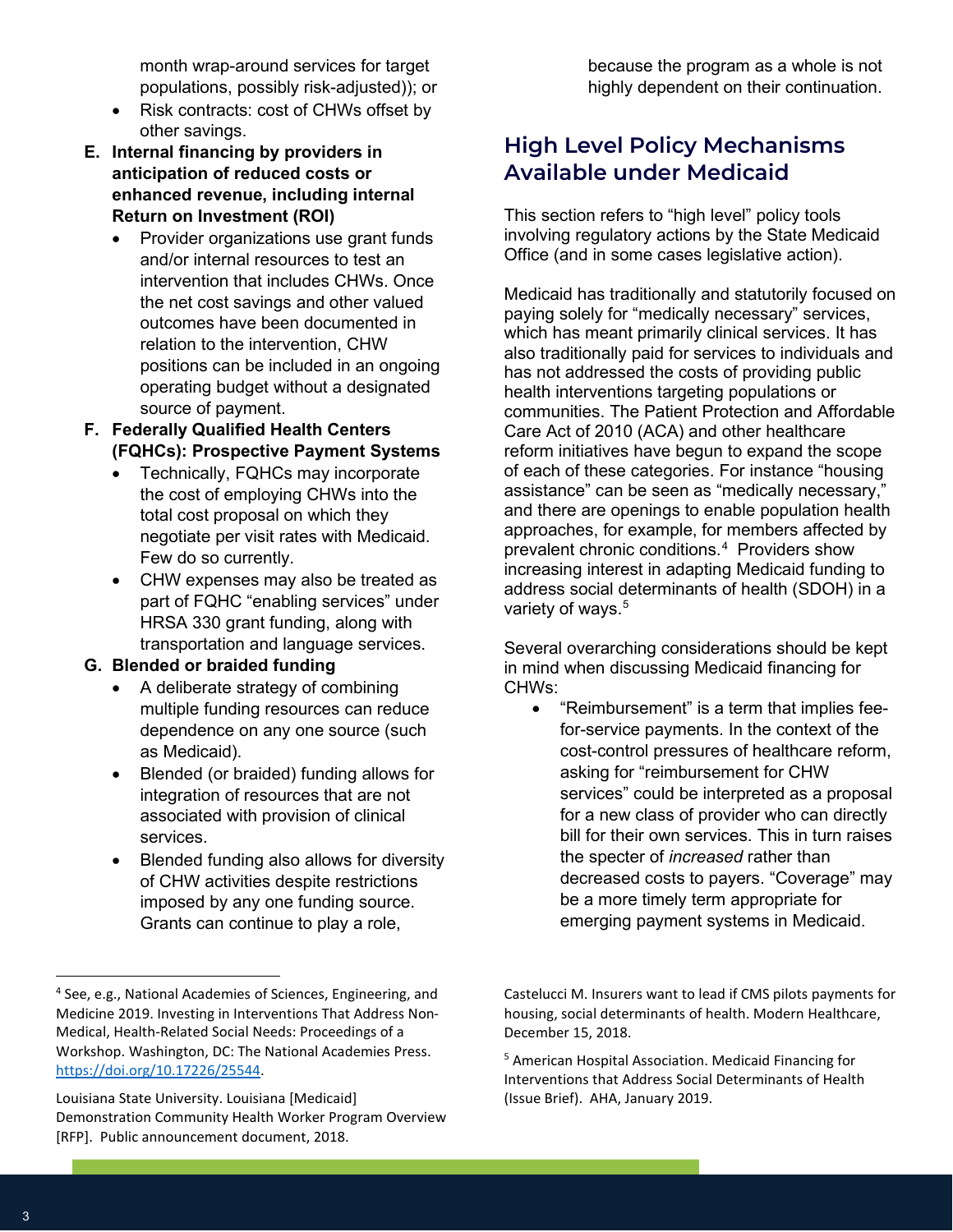- The 2020 addition of "Z codes" to the ICD-10 diagnostic coding system<sup>6</sup>, allowing identification of social determinants of health (SDOH) as part of a patient's record, is a hopeful sign for both Medicaid and Medicare, but it should be noted that a diagnosis is not the same as an order for a "billable" service. The crucial step is assignment of procedure ("CPT") codes for services which CHWs are authorized to provide. Recent commentaries on Z-codes have touted their value in data analytics and in referring patients for non-medical services but have not dealt with payment for such services.<sup>7</sup>
- Public payers such as Medicaid have historically paid lower rates to providers than have private payers. The financial constraints this has placed on many healthcare provider organizations can discourage their openness to experiment or take risks by adding new services or workforces.

#### **Section 1115 Demonstration Waivers**

- The 1115 Waiver predates the Affordable Care Act (ACA), but today it is commonly used by state Medicaid offices to gain CMS approval for system reforms to meet Triple Aim goals of healthcare reform (e.g. improved patient experience of care, better health, reduced costs).
- The approved changes are temporary usually covering a demonstration period of 3-5 years, but they are renewable.
- 1115 Waivers are intended to give states the flexibility to test new delivery and payment mechanisms
- A limitation is that the cost of services covered under the waiver may not exceed

<sup>6</sup> Centers for Medicare and Medicaid Services (CMS). ICD-10- CM Official Guidelines for Coding and Reporting. CMS, FY2016, Downloaded April 13, 2020 from

<sup>7</sup> Miliard M. New tool helps promote ICD-10 codes for social determinants of health data. Healthcare IT News: October 21, 2019. Downloaded 4/13/20 from

the cost of existing services for the same purpose over the life of the waiver ("budget neutrality").

- x *Delivery System Reform Incentive Payments (DSRIP)* are a special form of 1115 Waiver originally used for funding hospital safety net care. DSRIP grants as part of Waivers now provide major funding for innovative health system reforms.
	- o As of January 2020, thirteen states have been approved for DSRIP waivers to date: Alabama, Arizona, California, Massachusetts, New Hampshire, New York, New Jersey, Kansas, New Mexico, Oregon, Rhode Island, Texas, and Washington.
	- o California, Oregon, Rhode Island and Texas DSRIP waivers have been renewed; NM, NJ and KS waivers have expired; Massachusetts has re-applied as part of a total redesign of the state Medicaid program to incentivize formation of Accountable Care Organizations (ACOs).
	- o New York's DSRIP waiver included several CHW initiatives, including a partnership in Staten Island supporting a CHW apprenticeship program.8

**"Project grant funding typically does not afford CHWs or their employers the latitude to apply the full range of CHW capabilities to community needs."**

Friedman NL. Toward Addressing Social Determinants of Health: A Health Care System Strategy. The Permanente Journal, 2018; 22: 18-095. Published online 2018 October 22, 2018.

<sup>8</sup> American Hospital Association. Apprenticeships Answer Emerging Workforce Demands: Staten Island Performing Provider System. Workforce Capacity Case Study series, December 2019.

https://www.cms.gov/Medicare/Coding/ICD10/Downloads/2 016-ICD-10-CM-Guidelines.pdf

[https://www.healthcareitnews.com/news/new-tool-helps](https://www.healthcareitnews.com/news/new-tool-helps-promote-icd-10-codes-social-determinants-health-data)[promote-icd-10-codes-social-determinants-health-data.](https://www.healthcareitnews.com/news/new-tool-helps-promote-icd-10-codes-social-determinants-health-data)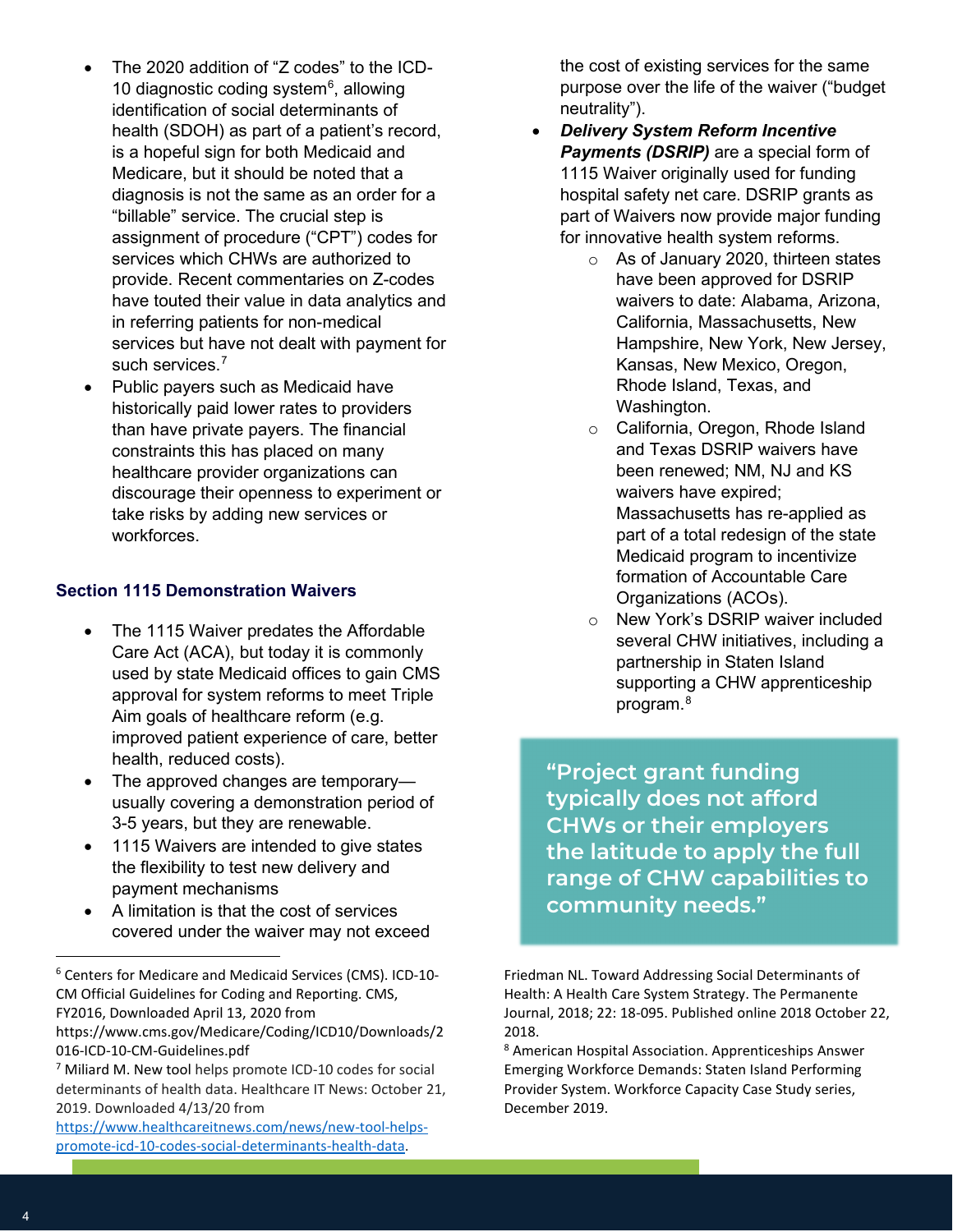#### **Examples of Medicaid 1115 waivers that enabled coverage of CHWs:**

| <b>Arkansas</b>                                                                                                                                                                                                                                                                                                                                                                                                                                                                                                          | <b>Texas</b>                                                                                                                                                                                                                                                                                                                                                                                                                                                                                                                                                                                                                       | Oregon                                                                                                                                                                                                                                                                                                                                                                                                                                                                                                                                                                         |
|--------------------------------------------------------------------------------------------------------------------------------------------------------------------------------------------------------------------------------------------------------------------------------------------------------------------------------------------------------------------------------------------------------------------------------------------------------------------------------------------------------------------------|------------------------------------------------------------------------------------------------------------------------------------------------------------------------------------------------------------------------------------------------------------------------------------------------------------------------------------------------------------------------------------------------------------------------------------------------------------------------------------------------------------------------------------------------------------------------------------------------------------------------------------|--------------------------------------------------------------------------------------------------------------------------------------------------------------------------------------------------------------------------------------------------------------------------------------------------------------------------------------------------------------------------------------------------------------------------------------------------------------------------------------------------------------------------------------------------------------------------------|
| Demonstration: "Community<br>Connectors"-CHWs reached<br>out to people receiving home-<br>based care and referred them<br>to community services and in-<br>home non-medical support<br>Private foundation funding<br>used for non-federal<br>Medicaid match (separate<br>CMS approval required)<br>Showed 3:1 net return on<br>investment, savings on<br>total cost of care for<br>participants vs.<br>comparison group<br>State expanded for<br>$\bullet$<br>several years as part of<br>regular Medicaid<br>operations | <b>Community Care Collaborative</b><br>introduced as integrated system<br>for low-income recipients in<br>central Texas<br><b>DSRIP</b> grants financed<br>$\bullet$<br>delivery system reforms in<br>safety net health systems in<br>exchange for sustained<br>support for uncompensated<br>care. A number of these<br>grants supported CHW<br>positions.<br>CHWs employed through<br>over 300 local grants: such<br>as navigation for Emergency<br>Department users, care<br>coordination and care<br>transitions, chronic disease<br>self-management support,<br>and "neighborhood<br>engagement" organizing in<br>San Antonio. | <b>State Health Reform legislation</b><br>established 14 ACOs called<br>"Coordinated Care<br>Organizations" (CCOs)"to<br>integrate primary and acute<br>care"<br>CCO's receive a fixed<br>global budget from the<br>state, paid as monthly<br>capitation<br><b>Enabling statute requires</b><br>CCOs to offer services <sup>9</sup> by<br>"Traditional Health<br>Workers" including CHWs,<br>Doulas, peer wellness<br>specialists, and personal<br>health navigators<br>State has rolled system<br>$\bullet$<br>into a State Plan<br>Amendment at end of the<br>demonstration. |

#### **Dual-Eligible Programs**

About 20 percent of individuals eligible for Medicare, mainly on the basis of disability, are also covered by Medicaid. Gaps in Medicare coverage are filled by the state's Medicaid program for these individuals. Some states such as Massachusetts have implemented special care management programs for dual eligibles. Planning for dualeligibles programs can be complex, and support from CHWs could be beneficial, especially in a capitated arrangement. 10

#### **Medicaid State Plan Amendments (SPAs)**

States submit SPAs to CMS to request permissible program changes, make corrections, or update their Medicaid state plan with new information.

Unlike an 1115 Waiver, a SPA, if approved, results in a permanent or lasting change in the state program. Often, states have tested a reform under a waiver and subsequently made it permanent through a SPA.

For example, **North Dakota** secured CMS approval in 2012 for a SPA that authorized paying for Community Health Representatives<sup>11</sup> to deliver Targeted Case Management services to individuals with multiple chronic conditions, relying on their existing core skills plus specialization training. The state began implementing the SPA in 2016.

In 2014, a Medicaid rule change became effective, allowing state Medicaid programs to cover clinical preventive services delivered by non-licensed providers, if they are "recommended by a physician

<sup>11</sup> Community Health Representatives are CHWs employed in tribal health programs supported by the Indian Health Service.

<sup>9</sup> CCOs are not required to **provide** THW services to all members, but must offer them to members as appropriate, and must pay for the services if members request them. <sup>10</sup> Verma S. Three New Opportunities to Test Innovative Models of Integrated Care for Individuals Dually Eligible for Medicaid and Medicare: SMD Letter 19-002, April 24, 2019.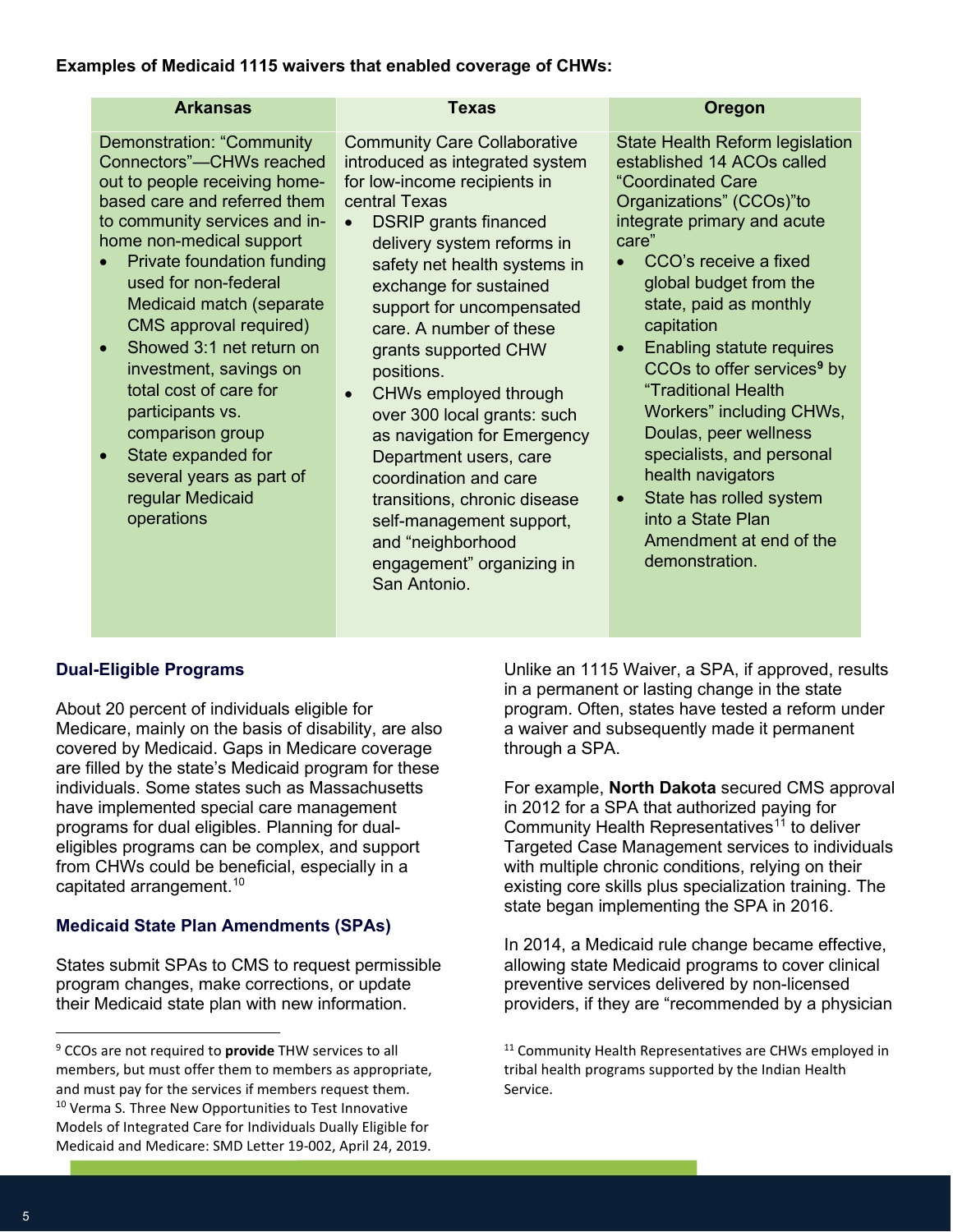or other licensed practitioner." Authorizing such expenditures requires the state to submit a SPA. This rule change sparked a great deal of interest among stakeholders who recognize the value of CHWs because they are non-licensed providers. Since that time, a number of state Medicaid offices have explored the idea, but as of this writing no state has submitted a SPA requesting this change. Medicaid offices in several states have expressed concerns that coverage of non-licensed provider clinical preventive services would lead to additional expenses for Medicaid at a time when cost reductions are the expectation and/or requirement. They have also been occupied with many other aspects of ACA implementation. The hesitance of state Medicaid offices to pursue such a goal through a SPA has diminished attention to this strategy, but it remains a potential policy tool.

**Minnesota:** Minnesota is the first state that allowed direct reimbursement for CHW services under their state's Medicaid plan. Following authorization by the state legislature, Minnesota filed a SPA in 2007 that CMS approved. It allows fee-for-service reimbursement for certain services provided by CHWs who meet specific educational requirements. For CHW services to be covered and reimbursed, the following qualifications apply:

- CHWs must receive a certificate from a training program using the standard CHW curriculum created by the Minnesota State Colleges and Universities System.
- CHWs are covered for a limited set of services: "diagnosis-related patient education and self-management" for individuals or groups. There are monthly time caps for CHW face-to-face education provided to any patient.
- The services must be offered and supervised by eligible billing providers such as community health clinics, dentists, hospitals, physicians or advance practice registered nurses (APRN). The CHWs may not bill directly for their services.

Although hundreds of CHWs have received the required education for this payment, uptake by employing providers has been minimal. The Minnesota example suggests that under fee for service (FFS) reimbursement (used by MCOs to pay billing providers) there are likely to be

constraints concerning the range of services that CHWs can perform and time spent per patient. However, Indiana introduced a similar measure in 2018, South Dakota did so in 2019, $12$  and Kentucky is reportedly considering the same policy currently.

**Medicaid Health Homes SPAs:** The Medicaid Health Home State Plan Option, authorized under the Affordable Care Act (ACA), allows states to design "health homes" to provide comprehensive care coordination for Medicaid beneficiaries with complex needs. States received enhanced federally match funding during the first eight quarters of implementation to support the rollout of this integrated model of care. Health Homes are like Patient Centered Medical Homes, with the explicit requirement that they target patients with two or more chronic conditions and/or a behavioral health diagnosis. Multiple states have engaged CHWs in their Health Homes strategies.

### **Medicaid MCO contract requirements**

Several states have begun to experiment with integrating CHWs into health plan contracts, either allowing or mandating employment or financing of CHWs. Oregon's CCO contracts (mentioned above) also contain provisions for CHWs and other Traditional Health Workers. In addition, New Mexico and Michigan have imposed specific requirements for use of CHW services.

**About 2/3 of Medicaid recipients are covered by managed care arrangements. It should be noted that Medicaid health plans in a number of states are investing in CHW services on their own, without specific mandates or incentives from the state.**

<sup>&</sup>lt;sup>12</sup> South Dakota Medicaid Billing and Policy Manual: Community Health Worker (updated September 2019). Downloaded from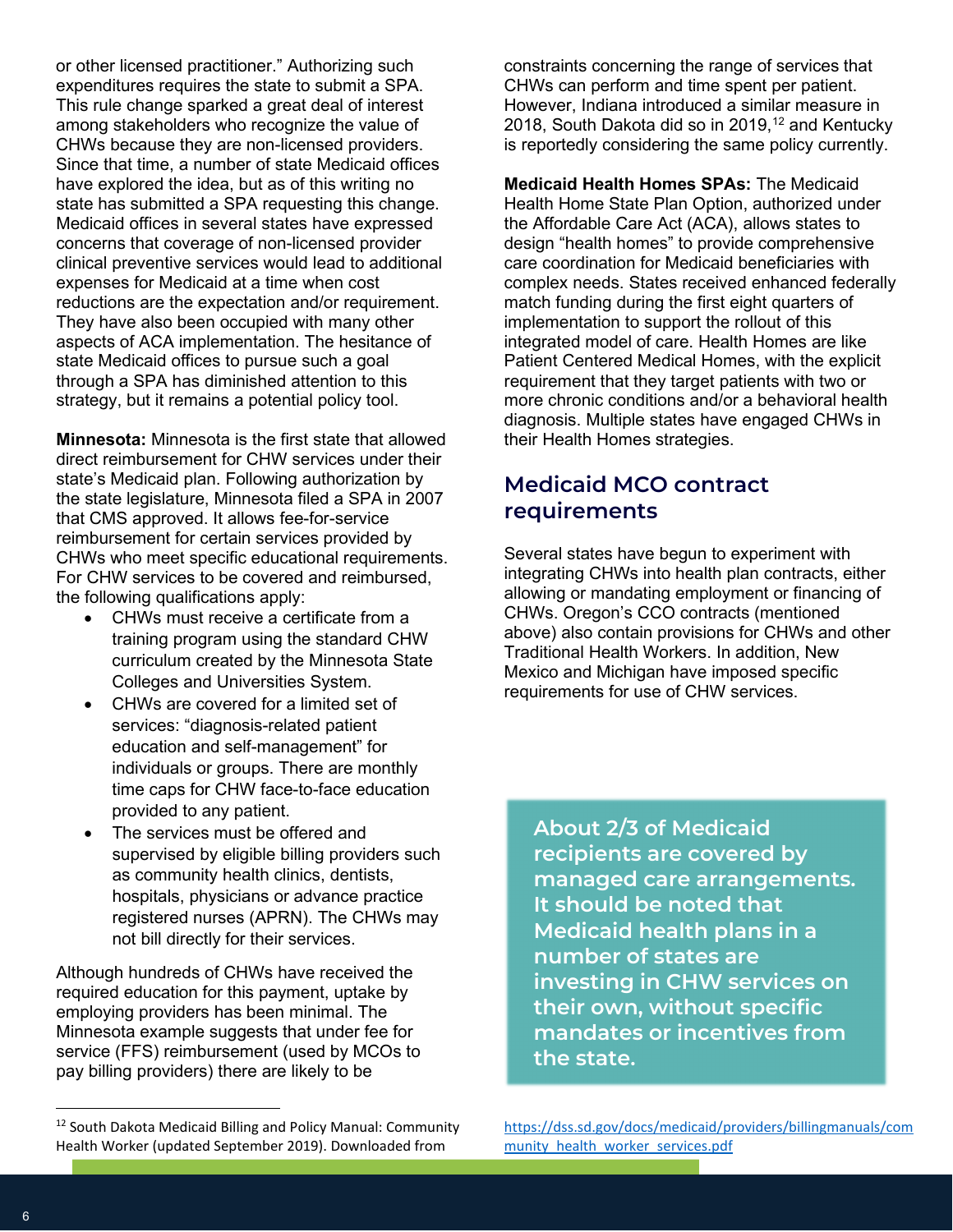#### **Examples of Medicaid MCO contract requirements explicitly covering CHWs:**

| <b>New Mexico</b>                                                                                                                                                                                                                                                                                                                                                                                                     | <b>Michigan</b>                                                                                                                                                                                                                                                                                                                                                                                                                                                                                                                                                                           | Oregon                                                                                                                                                                                                                                                                                                                                                                                                                                            |
|-----------------------------------------------------------------------------------------------------------------------------------------------------------------------------------------------------------------------------------------------------------------------------------------------------------------------------------------------------------------------------------------------------------------------|-------------------------------------------------------------------------------------------------------------------------------------------------------------------------------------------------------------------------------------------------------------------------------------------------------------------------------------------------------------------------------------------------------------------------------------------------------------------------------------------------------------------------------------------------------------------------------------------|---------------------------------------------------------------------------------------------------------------------------------------------------------------------------------------------------------------------------------------------------------------------------------------------------------------------------------------------------------------------------------------------------------------------------------------------------|
| State Medicaid managed<br>care contracts must<br>encourage use of CHWS for<br>care coordination<br>Managed care plan must<br>$\bullet$<br>describe the role of CHWS<br>in patient education and list<br>CHW services in their<br>benefits package<br>CHW care coordination<br>$\bullet$<br>costs are an additional<br>service factored into the<br>total cost of services to<br>achieve the capitated<br>payment rate | State Medicaid 2015<br>managed care contracts<br>rebid requires health plans<br>to offer CHW or peer<br>support specialist services<br>to members with significant<br>behavioral health and/or<br>complex care needs<br>Medicaid specifies a range<br>$\bullet$<br>of CHW services, including<br>home visits, referrals, self-<br>care education, patient<br>advocacy<br>Each plan must establish a<br>payment method for CHW<br>services<br>Contract specifies required<br>training for CHWs<br>Requires at least 1 full time<br>equivalent (FTE) CHW per<br>5,000 members <sup>13</sup> | Provides for "health related<br>$\bullet$<br>non-benefit (flex) services"<br>CHWs are covered as a<br>$\bullet$<br>category of "traditional<br>health care workers"<br>Covers services<br>"consistent with achieving<br>Member wellness and the<br>objectives of an<br>individualized care plan"<br><b>CHWs and Health</b><br>$\bullet$<br>Navigators are not<br>mentioned by name in<br>standard contract language<br>for the CCOs <sup>14</sup> |

#### **CHW services covered voluntarily by Medicaid MCOs or Medicare Advantage plans as part of administrative or quality improvement costs**

This strategy is listed separately because it does not entail policy action by the State Medicaid program.

**Administrative Expenditures in Medicaid Managed Care:** State Medicaid offices and their approved health plans already have the flexibility to use Medicaid administrative expenditures for services that are not approved as "medically necessary." It is common for health plans with Medicaid contracts to directly employ CHWs, or to pay other organizations for CHW services, and treat these as administrative expenditures. Texas health plans in certain markets began experimenting with this approach in the early

2000s; there is no comprehensive source listing of other examples.

- Some MCOs reportedly offer care management fees as an incentive to conduct outreach, either to high-risk patients or all members. These fees could be devoted to employment of CHWs.
- CMS has urged states to impose requirements for the minimum percentage of a health plan's expenditures that can be classified as the direct cost of providing medical care ("total claims cost") as a percentage of their total premium revenues; this ratio is known as the "medical loss ratio"

(State of Michigan Standard MCO Contract, revised September 2018). <sup>14</sup> [https://www.oregon.gov/OHA/OEI/Pages/THW-Resources-](https://www.oregon.gov/OHA/OEI/Pages/THW-Resources-Policies-Laws.aspx)

[Policies-Laws.aspx](https://www.oregon.gov/OHA/OEI/Pages/THW-Resources-Policies-Laws.aspx)

 $13$  This proportion was originally 1 per 20,000, reportedly adopted based on state-specific considerations, not on research, and should not necessarily be considered as a guide for other states or projects. The ratio was increased in 2018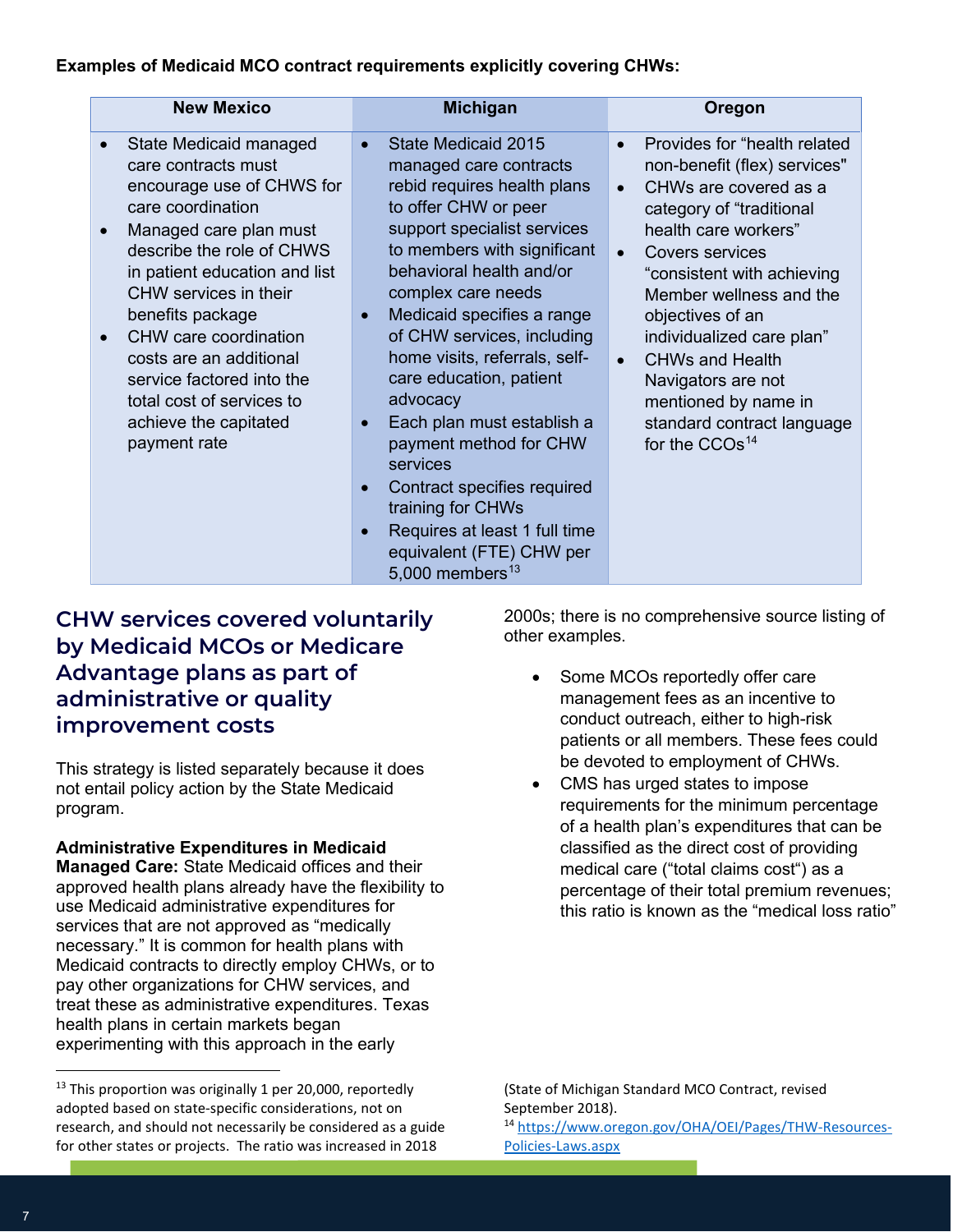(or MLR).<sup>15</sup> However, this may not impose a significant challenge to expanded employment of CHWs, since health plans do not expect spending on CHWs to become a large factor in administrative expenses.

- x A 2017 CMS Medicaid rule change allows certain quality improvement expenditures by states and MCOs to be treated as part of the cost of care. Some CHW activities may qualify for this classification.16
- One state (Pennsylvania) provides in Medicaid MCO contracts that companies may treat all expenditures for CHWs as "provision of care."17
- In a May 2019 memo to the states, CMS indicated that it would require any expenditures for patient services to be treated as administrative if the services are not explicitly specified in the State Medicaid Plan.<sup>18</sup>

### **Healthcare reform-related alternative payment structures**

States and MCOs have gradually instituted Medicaid or other payor alternative payment mechanisms (APM), including pay for performance and value-based payment, quality incentives and partial- to full-risk contracting, as a way to incentivize quality of care over quantity.19 It behooves health care provider organizations to consider any viable option to "make the numbers work" in such systems, with the advantage that APM systems offer great flexibility in staffing. Providers participating in an ACO or other risk contracts may wish to consider what offsetting savings could result from budgeting CHW positions under these payment systems. However, markets in some regions may be too small to make such strategies work.

#### **Internal financing by providers in anticipation of reduced costs or enhanced revenue, including internal Return on Investment (ROI)**

Health plans and provider systems serving primarily low-income and otherwise disenfranchised populations (such as FQHCs and safety net hospitals) have been hiring CHWs and expanding their understanding of how to work with such communities for years prior to recent Medicaid and other system changes. The motivations have been the same: to improve access to and engagement of disenfranchised or vulnerable people and communities with healthcare and to improve their health, while covering added costs for CHWs through reduced cost in other areas (mainly acute care) or increasing revenues, mainly for primary care; hospitals in particular have been also able to achieve net reductions in the cost of uncompensated care.

Provider decisions to pursue these kinds of ROI require reasonable assurance of future cost savings, often measured through internal pilot projects. It should be noted that a meta-evaluation of the Center for Medicare and Medicaid Innovation's (CMMI) Year One Health Care Innovation Award (HCIA) grants in 2018 found that, of six categories of innovation (IT, PCMH etc.), only those involving CHWs showed significant cost saving<sup>20</sup>. This may be persuasive to some potential providers.

<sup>18</sup> CMCS Informational Bulletin, *Medical Loss Ratio (MLR) Requirements Related to Third-Party Vendors*, May 15, 2019. <sup>19</sup> For more background on APMs, see <https://qpp.cms.gov/apms/overview>

<sup>20</sup> Bir A et al. Health Care Innovation Awards (HCIA) Meta-Analysis and Evaluators Collaborative: Annual Report Year 3. Research Triangle Park, NC: RTI international, February 2018.

<sup>&</sup>lt;sup>15</sup> Center for Consumer Information & Insurance Oversight. "Medical Loss Ratio." See

[https://www.cms.gov/CCIIO/Programs-and-](https://www.cms.gov/CCIIO/Programs-and-Initiatives/Health-Insurance-Market-Reforms/Medical-Loss-Ratio)

[Initiatives/Health-Insurance-Market-Reforms/Medical-Loss-](https://www.cms.gov/CCIIO/Programs-and-Initiatives/Health-Insurance-Market-Reforms/Medical-Loss-Ratio)[Ratio](https://www.cms.gov/CCIIO/Programs-and-Initiatives/Health-Insurance-Market-Reforms/Medical-Loss-Ratio)

<sup>16</sup> Federal Register 2016, 81FR27522 (42 CFR §438.8) <sup>17</sup> Personal communication from David Kelley MD, Chief Medical Office of Pennsylvania Medicaid, with Carl Rush, Harrisburg PA, November 2016.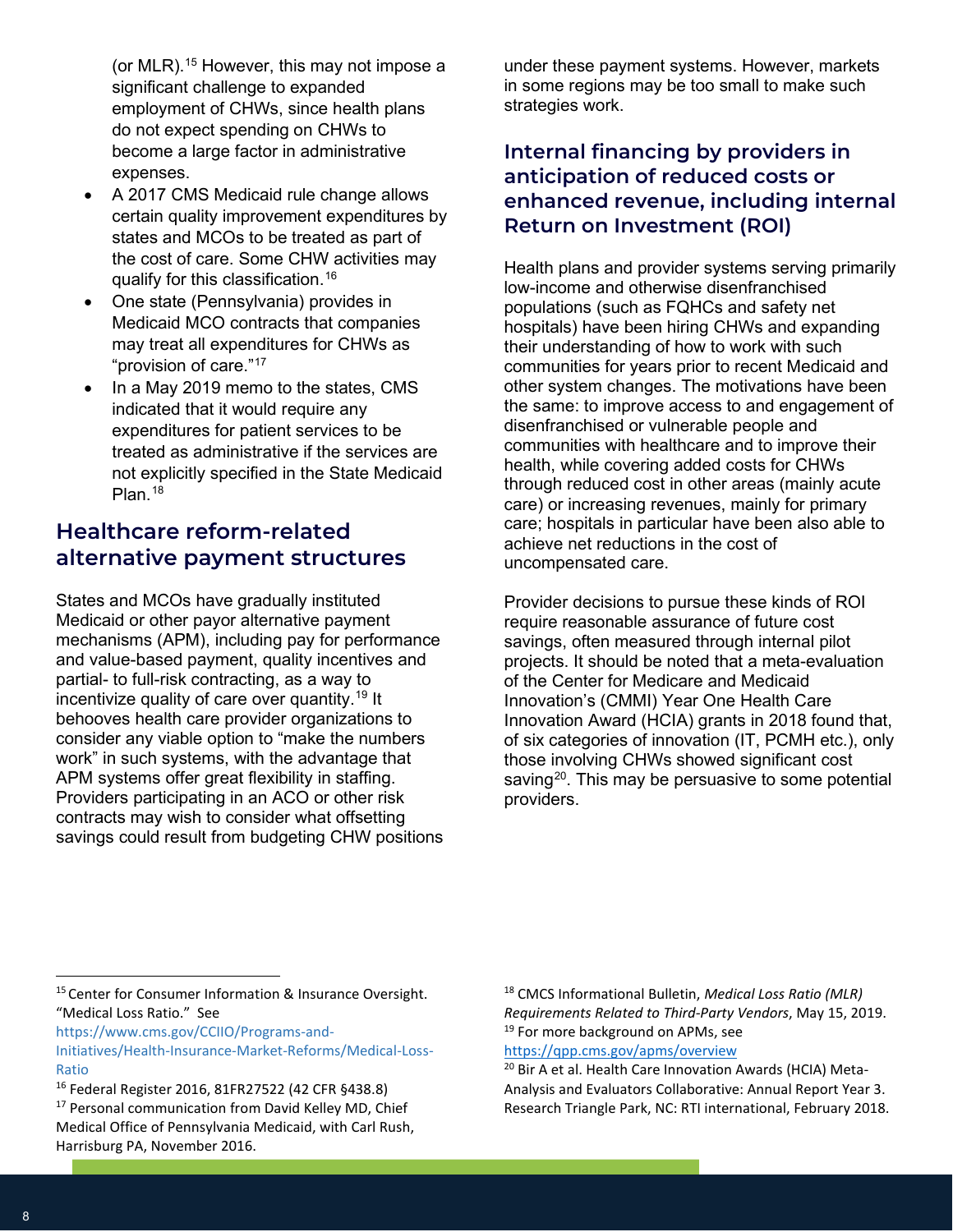#### **Examples of employer internal investment in CHWs based on a pilot project:**

|           | <b>New Mexico: Molina</b><br><b>Healthcare Inc.</b>    | <b>Michigan: Spectrum Health</b> |                                                           | <b>Texas: Houston Area Safety</b><br><b>Net Hospitals</b> |                                                       |  |
|-----------|--------------------------------------------------------|----------------------------------|-----------------------------------------------------------|-----------------------------------------------------------|-------------------------------------------------------|--|
|           | CHW outreach, education,                               | $\bullet$                        | Intervention based in large                               |                                                           | Led by CHRISTUS                                       |  |
|           | advocacy, and referral                                 |                                  | statewide multi-hospital system                           |                                                           | System, Memorial                                      |  |
|           | services for high-risk                                 |                                  | spanning urban and rural                                  |                                                           | <b>Hermann and Harris</b>                             |  |
|           | patients piloted in NM.                                |                                  | areas.                                                    |                                                           | <b>County Hospital District.</b>                      |  |
| $\bullet$ | Six CHWs were in 3                                     | $\bullet$                        | System evaluated impacts on                               |                                                           | Faced by continuing high                              |  |
|           | healthcare sites, including                            |                                  | patients and costs of initial                             |                                                           | numbers of uninsured                                  |  |
|           | one Federally Qualified                                |                                  | CHW program in its Healthier                              |                                                           | patients.                                             |  |
|           | Health Center (FQHC), and                              |                                  | <b>Communities Division.</b>                              |                                                           | State funded pilot on                                 |  |
|           | overseen by a nurse and a<br>care coordinator at the   | $\bullet$                        | CHWs were hired primarily to                              |                                                           | diversion from children's                             |  |
|           | Medicaid MCO.                                          |                                  | provide outreach, education,                              |                                                           | emergency rooms (ERs)                                 |  |
|           |                                                        |                                  | support for care transitions,                             |                                                           | that suggested CHWs                                   |  |
| $\bullet$ | With grant funding from<br>private foundations, Molina |                                  | people with chronic conditions<br>and disenfranchised     |                                                           | were effective at reducing<br>ER use for non-emergent |  |
|           | evaluated outcomes from                                |                                  | communities.                                              |                                                           | needs.                                                |  |
|           | CHWs' home visits,                                     |                                  |                                                           |                                                           |                                                       |  |
|           | education and healthcare                               | $\bullet$                        | Urban and rural pilots resulted<br>in improved health and |                                                           | Multiple hospitals financed<br>their own pilots using |  |
|           | utilization support for high                           |                                  | healthcare utilization, with                              |                                                           | <b>Community Benefits funds.</b>                      |  |
|           | risk members.                                          |                                  | resulting cost savings.                                   |                                                           | Pilots suggested an                                   |  |
| $\bullet$ | Pre-post cost reduction (6-                            | $\bullet$                        | Spectrum has employed CHWs                                |                                                           | average net ROI of about                              |  |
|           | month comparison period)                               |                                  | in a variety of roles within their                        |                                                           | 3:1 from reduced total cost                           |  |
|           | \$2 million; cost of                                   |                                  | system. They provide Technical                            |                                                           | of uncompensated care.                                |  |
|           | intervention approximately                             |                                  | Assistance on how to engage                               | $\bullet$                                                 | Model has been expanded                               |  |
|           | \$520,000.                                             |                                  | and integrate CHWs for new                                |                                                           | to adult and pediatric ERs.                           |  |
| $\bullet$ | As a result of improved                                |                                  | institutions as they enter                                |                                                           | Results not published but                             |  |
|           | health, positive member                                |                                  | Spectrum's system. <sup>22</sup>                          |                                                           | reported in multiple                                  |  |
|           | feedback and cost savings                              | $\bullet$                        | ROI calculation not revealed,                             |                                                           | presentations around                                  |  |
|           | the intervention began to pay                          |                                  | but inpatient days reduced 49%                            |                                                           | Texas. $23$                                           |  |
|           | for itself. Molina expanded                            |                                  | and ED use 29% in pilot.                                  |                                                           |                                                       |  |
|           | the program statewide and                              |                                  |                                                           |                                                           |                                                       |  |
|           | to all 11 states in which they                         |                                  |                                                           |                                                           |                                                       |  |
|           | operate. Other MCOs in New                             |                                  |                                                           |                                                           |                                                       |  |
|           | Mexico also adopted the                                |                                  |                                                           |                                                           |                                                       |  |

model. $21$ 

[http://www.trusteemag.com/articles/1083-program-makes](http://www.trusteemag.com/articles/1083-program-makes-case-for-community-health-worker)[case-for-community-health-worker](http://www.trusteemag.com/articles/1083-program-makes-case-for-community-health-worker)

<sup>&</sup>lt;sup>21</sup> Johnson D et al. Community health workers and Medicaid Managed Care in New Mexico*. J Community Health.* 2011;37: 563-575.

<sup>&</sup>lt;sup>22</sup> Larson L. Making the case for community health workers. June 2016. Can be found at:

<sup>&</sup>lt;sup>23</sup> Dols J. Return on investment from CHRISTUS Health CHW program. PowerPoint presentation, Houston TX, 2010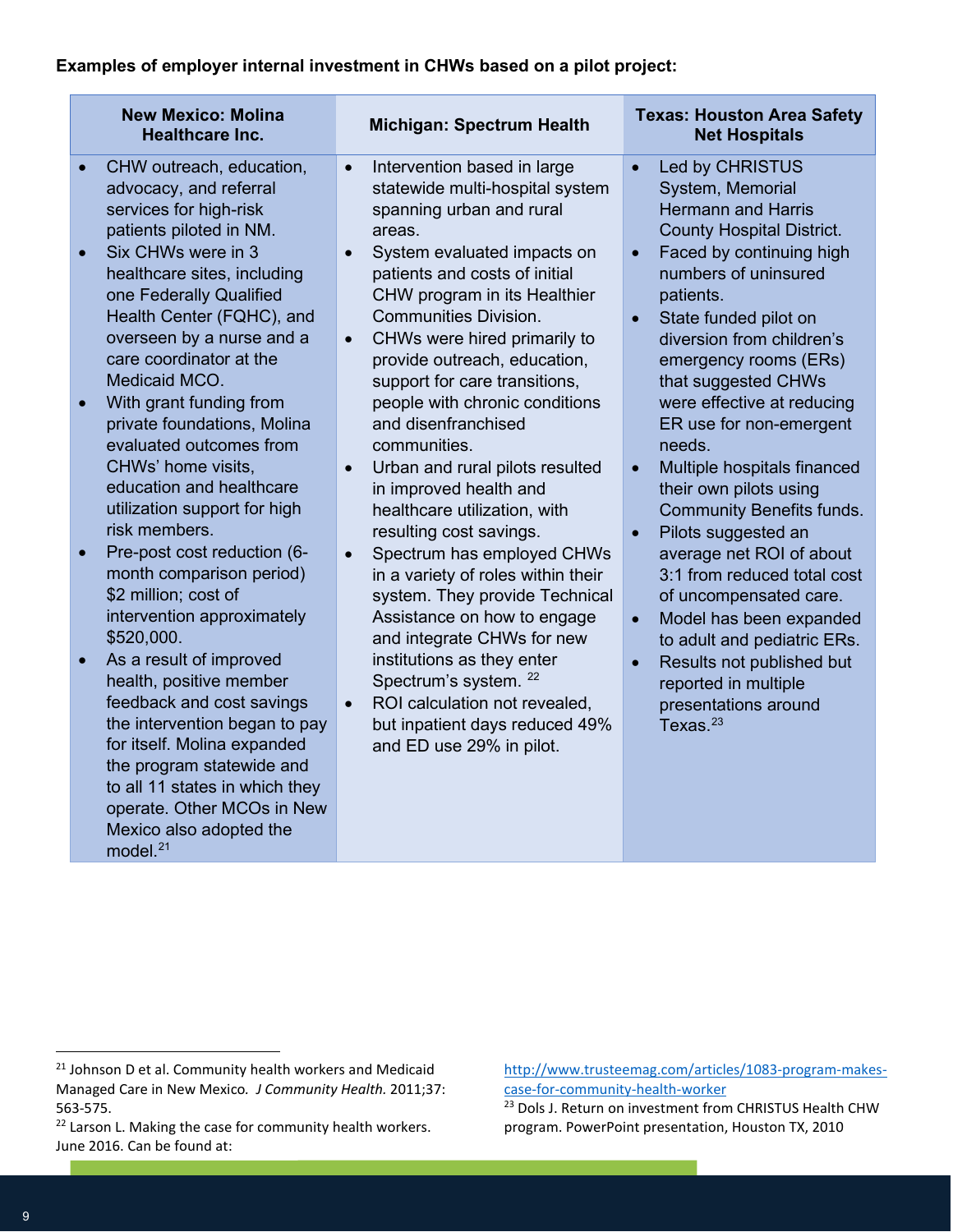**Penn Medicine** (University of Pennsylvania Health System) employs 30 CHWs, whose salaries are financed internally through cost savings elsewhere in the health system's operations that are attributed to the CHW program; however, these positions are also subsidized by consulting revenue from the Penn Center for CHWs, which assists other provider organizations in implementing their "IMPaCT" model. 24

*Note:* This report does not attempt to review all available ROI data for CHWs, but when stakeholders have identified a set of promising early-phase CHW interventions, one useful next step may be to apply actual epidemiological and provider data to ROI estimation models like those pioneered by London et al. for the State of Maine.<sup>25</sup>

It should also be noted that "social" ROI<sup>26</sup> can include benefit to society as a whole, resulting from specific measures such as reduction in time lost for work or education due to improved health, or broader measures of cost-effectiveness such as quality-adjusted years of life gained (QALYs). A recent CDC literature review<sup>27</sup> used an arbitrary benchmark social value of \$50,000 per QALY and concluded that many studies of CHWs in diabetes and cardiovascular health show costs well below that level, from about \$17,000 per QALY for diabetes and cardiovascular disease (CVD) prevention, to under \$36,000 per QALY for diabetes management.

#### <sup>24</sup> <https://chw.upenn.edu/services/>

<sup>26</sup> "Social ROI" essentially includes socio economic impact as well as financial benefit in the numerator of a ROI calculation, with the denominator including investments by all parties, not just the entity which may see financial return. See Arrillaga-Andreessen L, Hoyt D. An Introduction to Social Return on Investment. Faculty Research Case Study S165. Stanford, CA: Stanford Graduate School of Business, 2003. Accessed 4/13/20 at [https://www.gsb.stanford.edu/faculty](https://www.gsb.stanford.edu/faculty-research/case-studies/introduction-social-return-investment)[research/case-studies/introduction-social-return-investment](https://www.gsb.stanford.edu/faculty-research/case-studies/introduction-social-return-investment)  $27$  Jacob V, Chattopadhyay S, Hopkins DP et al. Economics of Community Health Workers for Chronic Disease: Findings from Community Guide Systematic Reviews. Am J Prev Med 2019;56(3):e95-e106

# **Federally Qualified Health Centers: Prospective Payment Systems**

Nationally, about 44 percent of FQHC funding comes from Medicaid, and another 18 percent from Health Resources and Services Administration (HRSA) Section 330 grants. Medicaid reimbursement to FQHCs in most states comes in the form of per-visit reimbursement under a "Prospective Payment System" (PPS) based on historic actual costs under a global budget divided by total clinic visits.**<sup>28</sup>** Technically, FQHCs may incorporate the cost of employing CHWs into the total cost proposal on which they negotiate per visit rates with Medicaid. Few do so currently.

PPS qualifying visits must entail an encounter with a licensed clinician. Contact with a CHW alone does not qualify as a reimbursable "visit." Some centers engage in what they term "flipping visits:" when a patient meets with a CHW, the CHW immediately facilitates an appointment for a billable clinic visit related to the patient's presenting health issue(s). Again, there are no solid data on the prevalence of this practice.29

FQHCs also receive annual "330" grants from the Health Resources and Services Administration (HRSA) intended to support innovation and to subsidize care for uninsured patents. CHW expenses may be treated as part of FQHC **"enabling services"** under HRSA 330 grant funding<sup>30</sup>, along with transportation and language services. Some centers indeed do so, but there are no official statistics on this practice.<sup>31</sup>

<sup>28</sup> Rosenbaum S, Sharac J, Shin P, Tolbert J. Community Health Center Financing: The Role of Medicaid and Section 330 Grant Funding Explained (Issue Brief). Kaiser Family Foundation, March 2019.

<sup>29</sup> Remarks by Seth Doyle, Northwest Regional Primary Care Association, interview with Carl Rush, January 2018.

<sup>30</sup> Enabling services are defined as "non-clinical services that aim to increase access to healthcare and improve health outcomes," and include services such as health education, interpretation, and case management. See Park HL. Enabling Services at Health Centers: Eliminating Disparities and Improving Quality. New York, NY: New York Academy of Medicine, September 2005. Downloaded 4/13/20 from [https://www.aapcho.org/wp/wp-](https://www.aapcho.org/wp/wp-content/uploads/2012/03/ES-Metlife-Report.pdf)

content/uploads/2012/03/ES-Metlife-Report.pdf<br><sup>31</sup> Interview by Carl Rush with John Bartkowski, DrPH, CEO, 16<sup>th</sup> Street Community Health Centers Inc. (Milwaukee, WI), November 2015.

<sup>25</sup> London K et al. Sustainable Financing Models for Community Health Worker Services in Maine. University of Massachusetts Medical School, Center for Health Law and Economics, November 2016.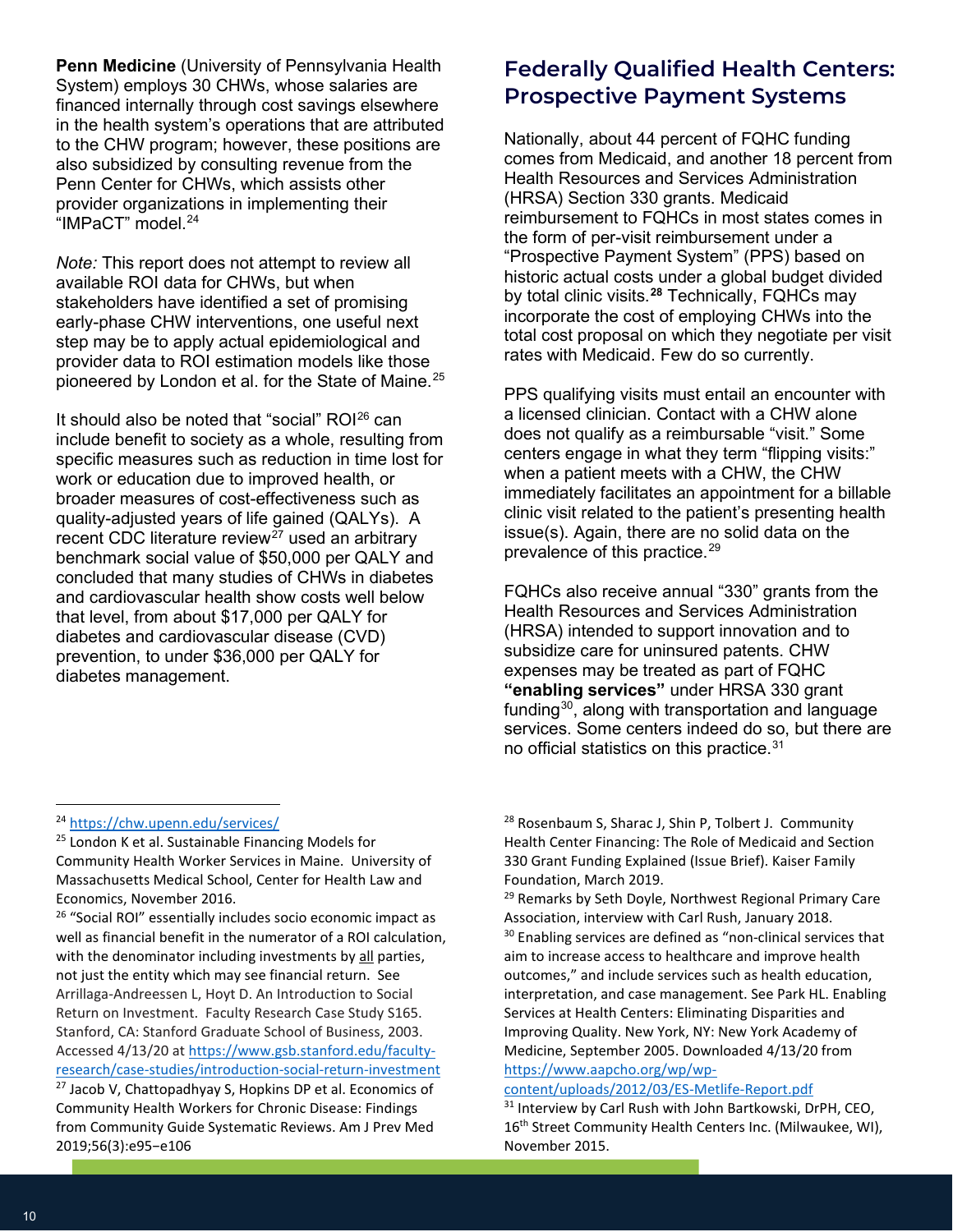## **Other financing models: "blended" or "braided" funding**

Some CHW employers have successfully partnered with multiple funders in fields other than health care. Social service agencies at the state and local level often need to work with the same families who depend on Medicaid for their health care; a home visit for a medical need can also be used to connect the family to resources related to parenting or financial literacy. Health care organizations are coming to recognize the public health principle that socioeconomic factors affect both a patient's health status and their ability to access health care and adhere to medical treatment plans. This can create opportunities for payers and providers to combine funding streams to work with the same population. For example, Baylor Scott & White health system, based in Dallas, Texas, expanded from employing one CHW in a diabetes program in 2007 to 30 in 2014 in multiple programs, to over 100 in 2020 in eight distinct program specialties, each with different funding sources, including an ongoing contract with a county health department.  $32$ The "Pathways-Community Hub" model, currently promoted by Care Coordination Systems, Inc., has pioneered the establishment of multiple revenue arrangements with diverse parties, including Medicaid MCOs, housing agencies, Head Start, law enforcement, schools and charitable foundations, including the United Way. Each funding source has committed to a schedule of progress payments to the Hub on the basis of specific outcomes along a "Pathway" protocol defined for issues such as housing or birth outcomes; a CHW may be managing patients' progress along up to 20 Pathways.33 For example, a payer may agree to pay the Hub one amount for enrolling an eligible woman in a birth outcomes Pathway; another amount for her first trimester prenatal care office visit; another for stopping smoking; another for completing a series of classes on childbirth or child development stages; and a final, substantial payment for a successful, full-term natural delivery.

# **Conclusion**

This report has examined a range of potential approaches to secure ongoing "sustainable" support for CHW positions and briefly described how they may be used. Appendix A on the next page provides a brief summary of the approaches covered, along with some "pros and cons" about each. All the options described are at least theoretically possible in any given state, but the choice of strategy in a state will be based on the level of stakeholder interest, current related policy measures already in place, budget realities and other considerations.

Readers are encouraged to refer to the NACHW CHW Document Resource Center, filtering for subtopics under "Sustainable Financing" to find documents describing the experiences of groups in other states grappling with these issues.

# **Acknowledgements**

This document is in part a compilation and expansion of material previously developed by Community Resources, LLC for other clients, including the Association of State and Territorial Health Officials (ASTHO) and several state governments. It is not based solely on documents in the Resource Center database.

<sup>&</sup>lt;sup>32</sup> Presentation by Ashley Rodriguez, Baylor Scott & White, March 25, 2019.

<sup>&</sup>lt;sup>33</sup> CPM Guide 2-27-17: Improving Health Outcomes by Linking Community-based Community Health Workers with Health Systems. Familias en Acción and Kaiser Permanente. July 2018.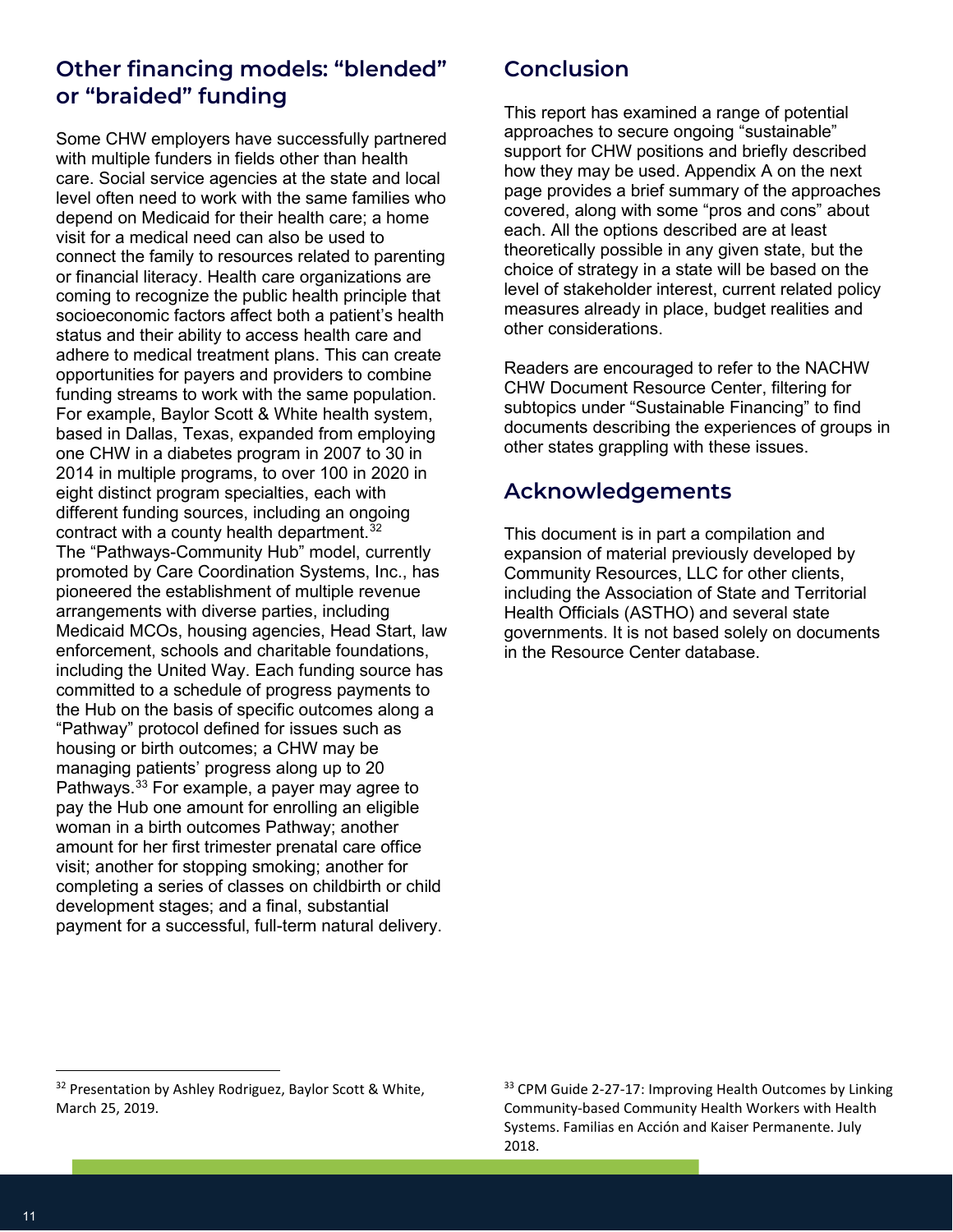| APPENDIX A: STRATEGIES FOR SUSTAINABLE FINANCING OF COMMUNITY HEALTH WORKER EMPLOYMENT |                                                                                                                                                                                                                                                                                                                                                                                                                               |           |                                                                                                                                                                                                                           |  |                                                                                                                                                                                                                                                                               |  |  |  |
|----------------------------------------------------------------------------------------|-------------------------------------------------------------------------------------------------------------------------------------------------------------------------------------------------------------------------------------------------------------------------------------------------------------------------------------------------------------------------------------------------------------------------------|-----------|---------------------------------------------------------------------------------------------------------------------------------------------------------------------------------------------------------------------------|--|-------------------------------------------------------------------------------------------------------------------------------------------------------------------------------------------------------------------------------------------------------------------------------|--|--|--|
|                                                                                        | <b>SUMMARY</b>                                                                                                                                                                                                                                                                                                                                                                                                                |           | <b>PROS</b>                                                                                                                                                                                                               |  | <b>CONS</b>                                                                                                                                                                                                                                                                   |  |  |  |
|                                                                                        |                                                                                                                                                                                                                                                                                                                                                                                                                               |           | <b>State Medicaid Policy Actions: High Level Policy Mechanisms</b>                                                                                                                                                        |  |                                                                                                                                                                                                                                                                               |  |  |  |
| $\bullet$                                                                              | Section 1115 Demonstration Waivers;<br>Dual Eligible Programs (individuals eligible for both<br>Medicare and Medicaid);<br>Medicaid State Plan Amendments (SPA)                                                                                                                                                                                                                                                               | $\bullet$ | Can embed CHW services in<br>core Medicaid operations<br>Process offers considerable<br>latitude for creative design of<br>services<br>Waiver process offers a<br>means to pilot test for<br>feasibility and cost savings |  | Administrative and regulatory<br>requirements can be complex,<br>including CMS approval<br>Legislation may be required<br>May require treating CHW activities<br>as equivalent to clinical procedures<br>Challenges of matching standard<br>billing (CPT) codes to a range of |  |  |  |
|                                                                                        |                                                                                                                                                                                                                                                                                                                                                                                                                               |           | <b>State Medicaid Policy Actions: MCO Contracts</b>                                                                                                                                                                       |  | <b>CHW</b> activities                                                                                                                                                                                                                                                         |  |  |  |
|                                                                                        | Medicaid health plan contracts may include                                                                                                                                                                                                                                                                                                                                                                                    |           | Assures uniform application                                                                                                                                                                                               |  | Plans may need to be convinced to                                                                                                                                                                                                                                             |  |  |  |
|                                                                                        | permission, incentives or mandates to include CHWs<br>in services to their members<br>States may allow health plans to offer these services<br>as optional or "value added" services<br>The State may or may not offer enhanced payment<br>rates to MCOs for coverage of optional services                                                                                                                                    |           | across providers and payers<br>(MCOs)<br>Can provide mechanism for<br>common reporting/evaluation<br>standards                                                                                                            |  | go along with inclusion of<br>requirements in development of<br>standard MCO contract<br>Requirements may need to be very<br>simple when first proposed                                                                                                                       |  |  |  |
|                                                                                        |                                                                                                                                                                                                                                                                                                                                                                                                                               |           | <b>CHW Expenditures Covered Voluntarily by Health Plans</b>                                                                                                                                                               |  |                                                                                                                                                                                                                                                                               |  |  |  |
| ٠<br>$\bullet$                                                                         | A number of health plans have proactively employed<br>or paid for CHW positions based on business goals<br>and corporate values<br>This practice is apparently fairly widespread but<br>operating at modest scale in most cases<br>There are no data yet indicating that "medical loss<br>ratio" calculations are limiting these initiatives                                                                                  |           | Requires little or no approval<br>from State or CMS<br>CHWs can perform virtually<br>any activities that do not<br>require a clinical license                                                                             |  | Health plans must be convinced of<br>value in terms of outcomes vs. cost<br>Theoretically may increase admin<br>cost and decrease "total claims<br>cost" (adversely affecting MLR)<br>Little accountability in terms of<br>reporting what CHWs actually do                    |  |  |  |
|                                                                                        |                                                                                                                                                                                                                                                                                                                                                                                                                               |           | <b>Healthcare Reform-related Alternative Payment Structures</b>                                                                                                                                                           |  |                                                                                                                                                                                                                                                                               |  |  |  |
| $\bullet$                                                                              | Bundled payments for episodic or encounter-based<br>payments for conditions such as asthma, which<br>involve multiple services (may or may not be global);<br>Supplemental enhanced payment for specific<br>purposes (e.g., for care coordination services (per<br>member per month wrap-around services for target<br>populations, possibly risk-adjusted)); or<br>Risk contracts: cost of CHWs offset by other savings      |           | Can offer providers/employers<br>wide flexibility in staffing of<br>services<br>Provides explicit linkage and<br>accountability between CHW<br>activity and desired outcomes                                              |  | May present challenges in uniform<br>reporting of activities and outcomes<br>Proposals will be closely scrutinized<br>for feasibility/ credibility of cost<br>saving potential                                                                                                |  |  |  |
|                                                                                        | Internal Financing by Providers in Anticipation of Return on Investment (ROI)                                                                                                                                                                                                                                                                                                                                                 |           |                                                                                                                                                                                                                           |  |                                                                                                                                                                                                                                                                               |  |  |  |
| payment.                                                                               | Provider organizations use grant funds and/or internal<br>resources to test an intervention that includes CHWs.<br>Once the net cost savings and other valued outcomes<br>have been documented in relation to the intervention,<br>CHW positions can be included in an ongoing<br>operating budget without a designated source of                                                                                             |           | Very few regulatory<br>constraints<br>Can usually be scaled easily<br>by employers upon<br>acceptance of early results                                                                                                    |  | May result in wide variation of<br>participation (and results) among<br>providers<br>Proposals will be closely scrutinized<br>for feasibility/ credibility of cost<br>saving potential<br>Subject to fluctuations in overall<br>employer financial wellbeing                  |  |  |  |
|                                                                                        |                                                                                                                                                                                                                                                                                                                                                                                                                               |           | Federally Qualified Health Centers (FQHC): Prospective Payment Systems                                                                                                                                                    |  |                                                                                                                                                                                                                                                                               |  |  |  |
| with Medicaid                                                                          | Incorporates the cost of employing CHWs into the total   •<br>cost proposal on which they negotiate per visit rates<br>Expenses may be treated as part of FQHC "enabling<br>services" under HRSA 330 grant funding, along with<br>transportation and language services                                                                                                                                                        |           | May qualify as "enabling<br>services," thereby not<br>necessary to be billable as<br>patient encounters<br>Would integrate CHWs into<br>annual financial calculations                                                     |  | CHW-only patient encounters not<br>currently billable as "visits"<br>May require renegotiation of annual<br>costs and PPS rate calculation,<br>which can be sensitive                                                                                                         |  |  |  |
|                                                                                        |                                                                                                                                                                                                                                                                                                                                                                                                                               |           | <b>Blended or Braided Funding</b>                                                                                                                                                                                         |  |                                                                                                                                                                                                                                                                               |  |  |  |
| ٠                                                                                      | Combines multiple funding resources can reduce<br>dependence on any one source (such as Medicaid)<br>and allows for integration of resources that are not<br>associated with provision of clinical services, diversity<br>of CHW activities despite restrictions imposed by<br>anyone funding source. Grants can continue to play a<br>role, because the program as a whole is not highly<br>dependent on their continuation. |           | Diversification can help shield<br>services from fluctuations in<br>budgets and grant restrictions<br>Greater flexibility to provide<br>assistance that is not directly<br>related to clinical care                       |  | Requires application and/or<br>negotiation with multiple payers<br>Deliverables and reporting can<br>become complex; accountability for<br>multiple outcomes, overlapping<br>funding periods                                                                                  |  |  |  |
|                                                                                        |                                                                                                                                                                                                                                                                                                                                                                                                                               |           |                                                                                                                                                                                                                           |  |                                                                                                                                                                                                                                                                               |  |  |  |